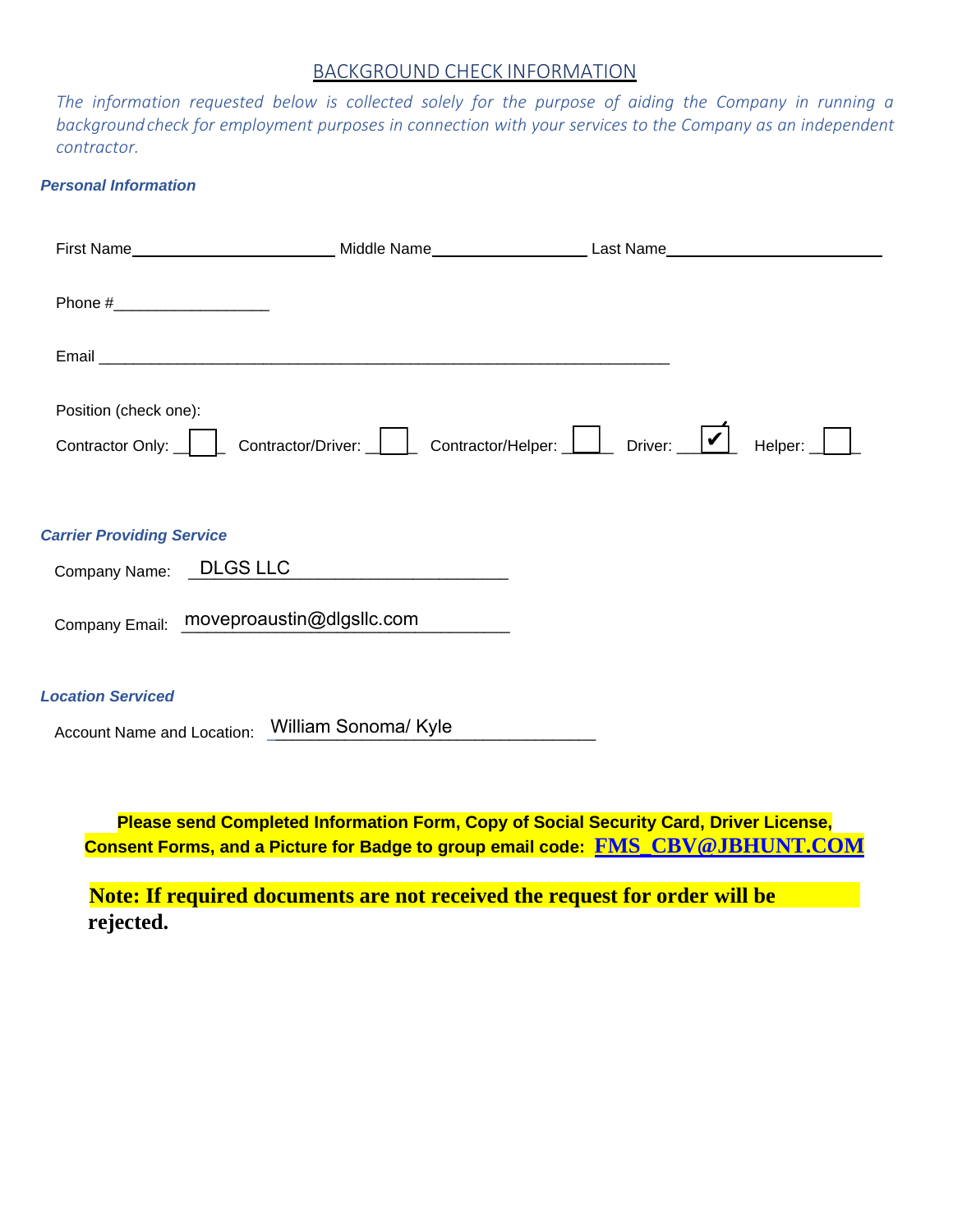# **CONSUMER REPORT DISCLOSURE DOCUMENT**

J.B. Hunt Transport, Inc. (the "Company") may order a consumer report on you from a consumer reporting agency ("CRA") for employment purposes, including in connection with your services as an independent contractor.

The consumer reports may contain information concerning your character, general reputation, personal characteristics, and mode of living. To the extent allowed by law, the reports may contain information from public records, including criminal records, motor vehicle records, driving records, and other types of background checks.

| Acknowledgement: |  |  |
|------------------|--|--|
| Signature:       |  |  |
| Print Name:      |  |  |
| Date:            |  |  |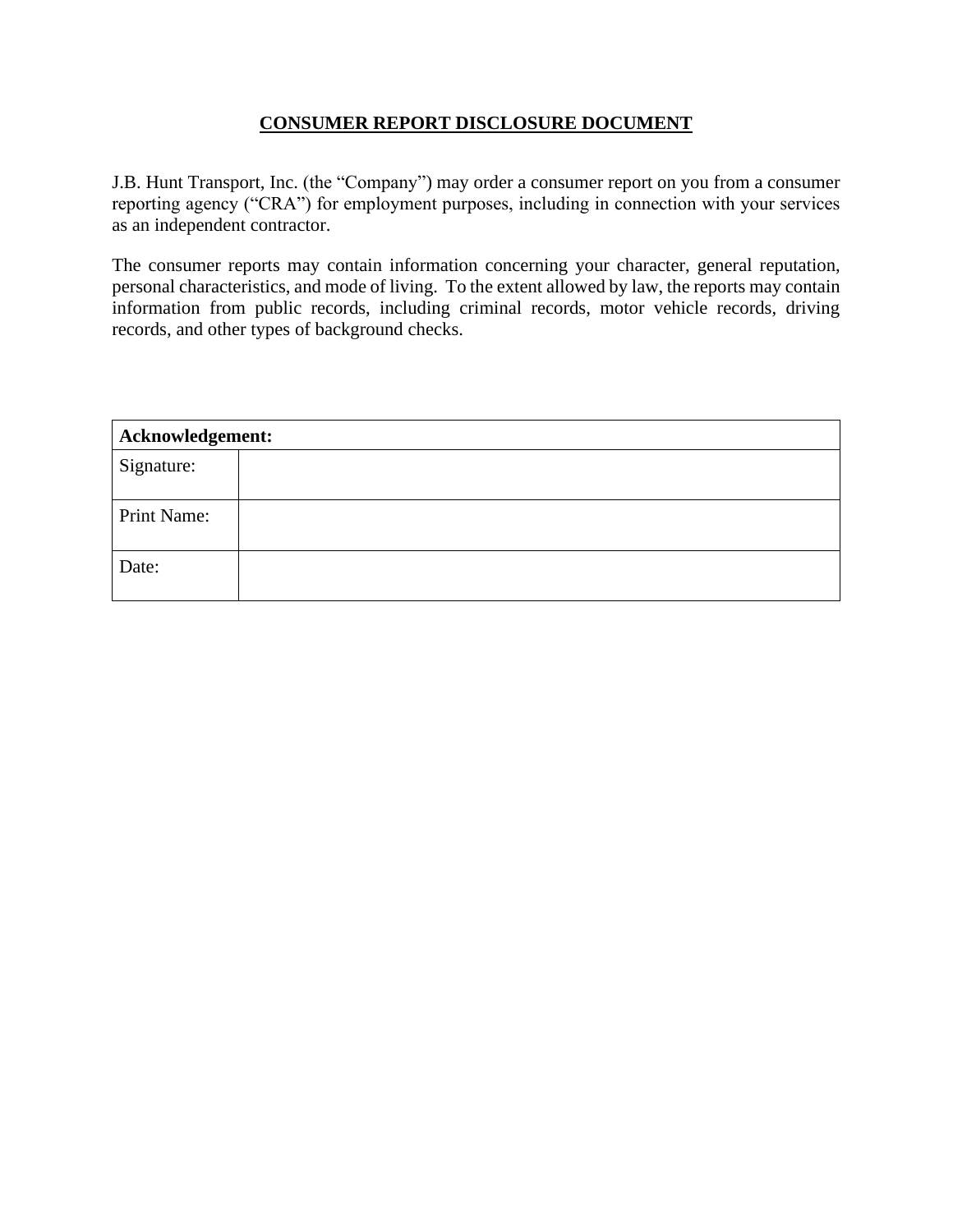### **CONSUMER REPORT / INVESTIGATIVE CONSUMER REPORT AUTHORIZATION DOCUMENT**

By signing below, I authorize J.B. Hunt Transport, Inc. (the "Company") to order consumer reports and investigative consumer reports from any consumer reporting agency ("CRA"), to the extent allowed by law, including the current CRA, IntelliCorp Records Inc/Driver IQ. I understand that, to the extent allowed by law, the Company may rely on this authorization to order additional consumer reports and investigative consumer reports from any CRA without asking me for my authorization again during any period where I am performing services for the Company as an independent contractor.

For the specific purpose of preparing consumer reports and investigative consumer reports for the Company, and *subject to all laws protecting my privacy*, I authorize the following to disclose to the CRA the information needed to compile the reports: all courts and law enforcement and all other federal, state, and local agencies.

| $\Box$ Check here to receive a free copy of your background check, if you want one, and you will |
|--------------------------------------------------------------------------------------------------|
| perform services for the Company in California, Minnesota or Oklahoma.                           |

| The below-requested information will be used for background screening purposes only. |                   |                    |  |  |  |
|--------------------------------------------------------------------------------------|-------------------|--------------------|--|--|--|
| <b>Last Name</b>                                                                     | <b>First Name</b> | <b>Middle Name</b> |  |  |  |
|                                                                                      |                   |                    |  |  |  |
| Other Name(s) (Alias) Used                                                           |                   |                    |  |  |  |
|                                                                                      |                   |                    |  |  |  |
| $\Box$ Check this box if you have <b>no</b> middle name or initial                   |                   |                    |  |  |  |
| <b>Social Security Number:</b>                                                       |                   |                    |  |  |  |
| Date of Birth:                                                                       |                   |                    |  |  |  |
| Driver's License Number:                                                             |                   | DL State:          |  |  |  |
| <b>Current Street Address</b>                                                        |                   | Apt.               |  |  |  |
|                                                                                      |                   |                    |  |  |  |
| City                                                                                 | <b>State</b>      | Zip                |  |  |  |
|                                                                                      |                   |                    |  |  |  |
| <b>Signature of Acknowledgement and Authorization:</b>                               |                   |                    |  |  |  |
|                                                                                      |                   |                    |  |  |  |
| Signature:                                                                           |                   |                    |  |  |  |
| Date:                                                                                |                   |                    |  |  |  |